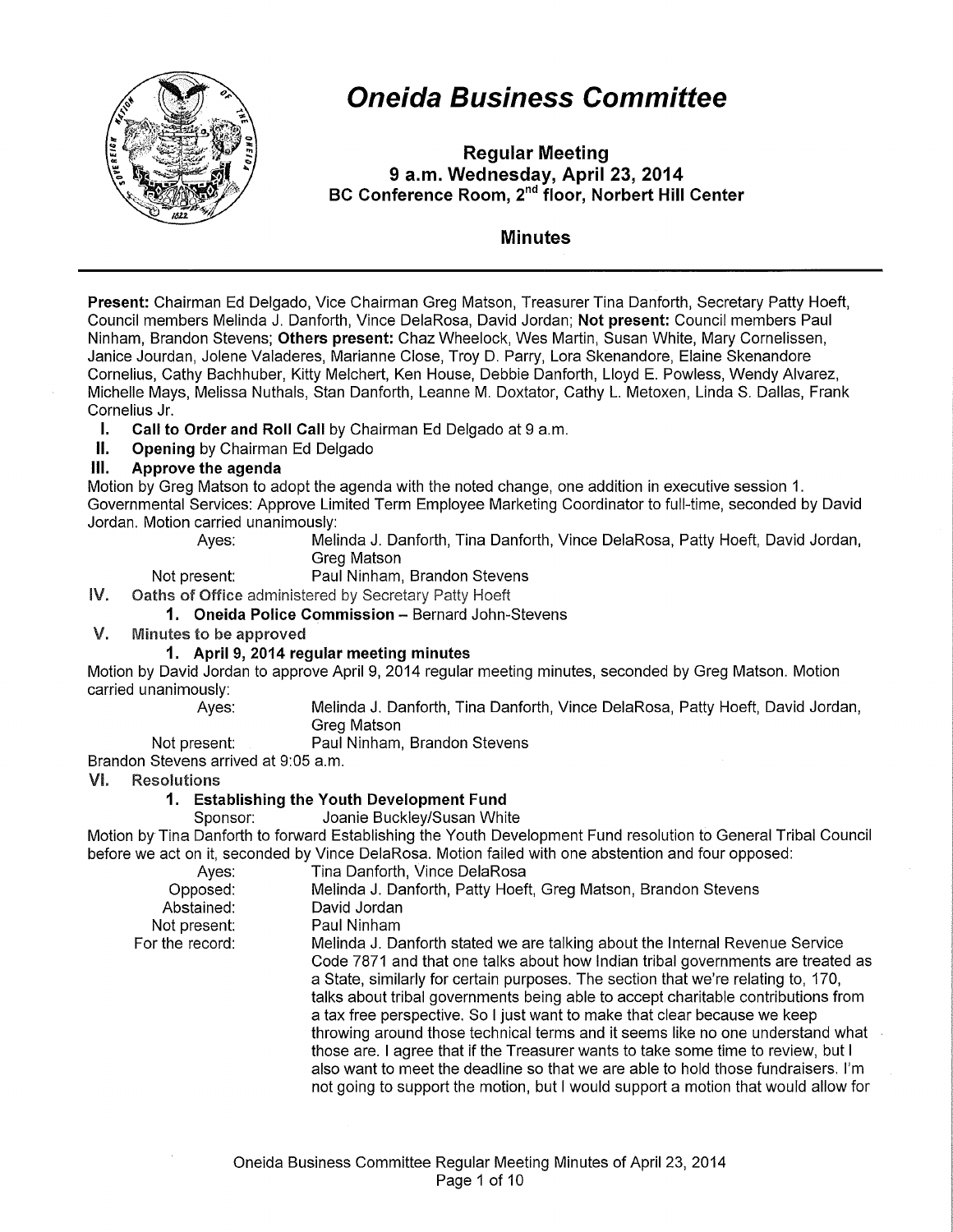that to occur, but I also think too that it would be a good opportunity to forward the information to General Tribal Council as individuals have stated.

Motion by Patty Hoeft to schedule a special Business Committee meeting on Friday, April 25 at 3:00p.m. to consider the proposed resolution, seconded by Brandon Stevens. Motion carried with one abstention: Melinda J. Danforth, Vince DelaRosa, Patty Hoeft, David Jordan, Greg Matson,

Not present:

Brandon Stevens Abstained: Tina Danforth<br>Iot present: Paul Ninham

VII. **Reports** 

# **1. Development Division - Butch Rentmeester**

**Excerpt from April9, 2014:** Motion by Paul Ninham to defer the Development Division report to the next Business Committee meeting, seconded by Vince DelaRosa. Motion carried unanimously.

**Excerpt from March 26, 2014:** Motion by Vince DelaRosa to defer the Development Division report to the next Business Committee meeting, seconded by David Jordan. Motion carried unanimously.

Motion by David Jordan to accept the Development Division report, seconded by Tina Danforth. Motion carried unanimously:

Ayes: Melinda J. Danforth, Tina Danforth, Vince DelaRosa, Patty Hoeft, David Jordan, Brandon Stevens

Not present: Ed Delgado, Paul Ninham

# **2. Self-Governance- Christopher Johns**

**Excerpt from April 9, 2014:** Motion by Paul Ninham to defer the Self-Governance report to the next Business Committee meeting, seconded by Vince DelaRosa. Motion carried unanimously.

Motion by Melinda J. Danforth to accept the Self-Governance report, seconded by Brandon Stevens. Motion carried unanimously:<br>Ayes:

Melinda J. Danforth, Tina Danforth, Vince DelaRosa, Patty Hoeft, Brandon **Stevens** 

Not present: Ed Delgado, Paul Ninham, David Jordan

# **3. Ombudsman - Dianne Mclester-Heim**

**Excerpt from April 9, 2014:** Motion by Paul Ninham to defer the Ombudsman report to the next Business Committee meeting, seconded by Vince DelaRosa. Motion carried unanimously.

Motion by Vince DelaRosa to accept the Ombudsman report, seconded by Patty Hoeft. Motion carried unanimously:

Ayes: Melinda J. Danforth, Tina Danforth, Vince DelaRosa, Patty Hoeft, Brandon Stevens

Not present: Ed Delgado, Paul Ninham, David Jordan

# **4. Internal Services Division - Joanie Buckley DEFERRAL REQUESTED**

Motion by Patty Hoeft to defer the Internal Services Division report to the next Business Committee meeting, seconded by Vince DelaRosa. Motion carried with one abstention:

- Ayes: Melinda J. Danforth, Vince DelaRosa, Patty Hoeft, Brandon Stevens
- Abstained: Tina Danforth
- Not present: Ed Delgado, Paul Ninham, David Jordan

VIII. **Boards, Committees and Commissions** 

# **A. Appointments**

# **1. Appoint Albert Manders and Megan White to Environmental Resource Board**

Motion by Patty Hoeft to approve the recommendation to appoint Albert Manders and Megan White to Environmental Resource Board, seconded by Vince DelaRosa. Motion carried unanimously:

Ayes: Melinda J. Danforth, Tina Danforth, Vince DelaRosa, Patty Hoeft, David Jordan, Greg Matson, Brandon Stevens

# Not present: Ed Delgado, Paul Ninham, David Jordan

# **2. Appoint Michael Hill and Carol Silva to Oneida Nation Veterans Affairs Committee**

Motion by Tina Danforth to approve the recommendation to appoint Michael Hill and Carol Silva to Oneida Nation Veterans Affairs Committee, seconded Melinda J. Danforth. Motion carried unanimously:

Ayes: Melinda J. Danforth, Tina Danforth, Vince DelaRosa, Patty Hoeft, David Jordan, Greg Matson, Brandon Stevens

Not present: Ed Delgado, Paul Ninham, David Jordan

# **B. Quarterly reports**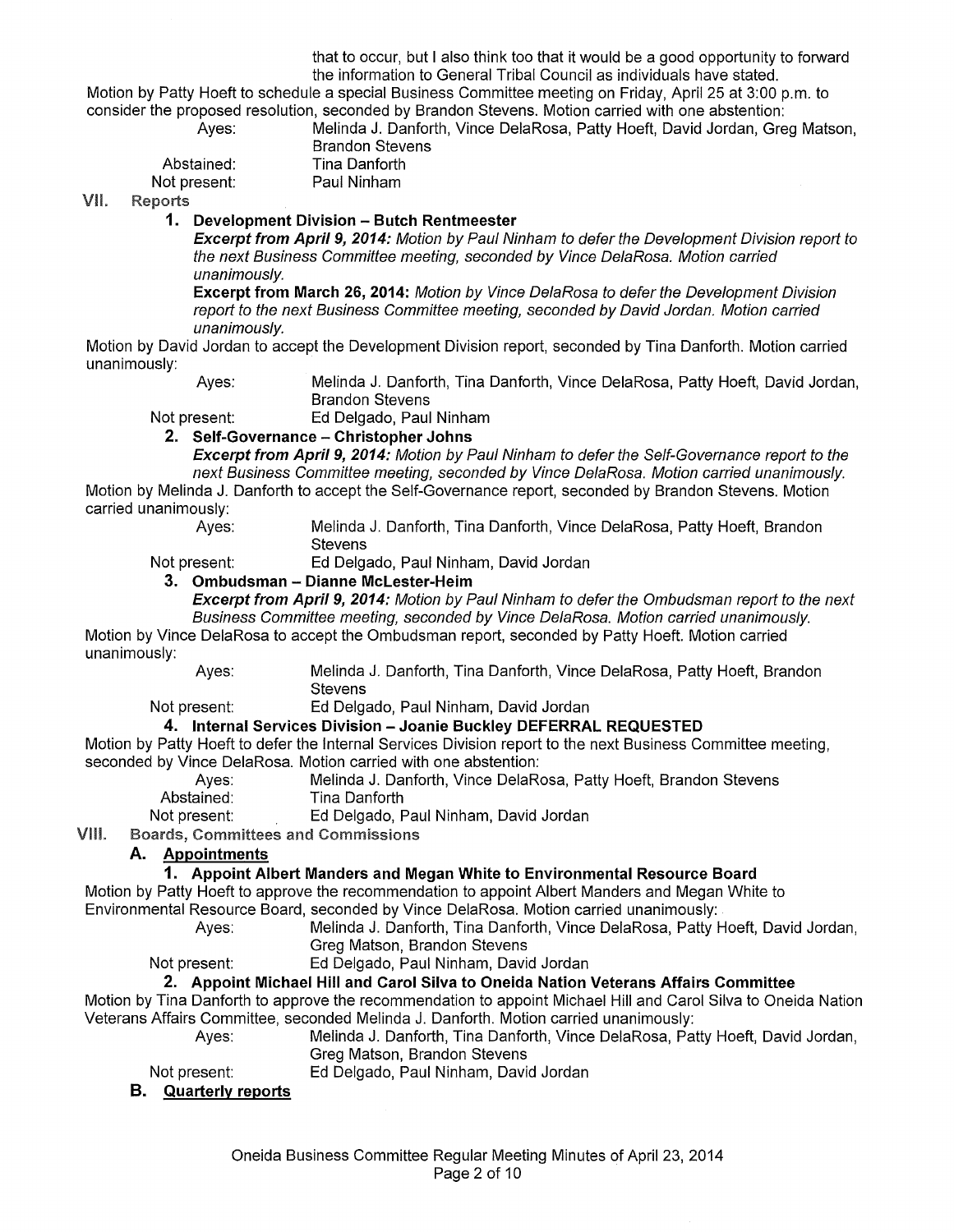#### **1. Oneida Nation Veterans Affairs Committee** - Mike Hill, Vice Chairman

Motion by Patty Hoeft to accept Oneida Nation Veterans Affairs Committee quarterly report, seconded by Vince DelaRosa. Motion carried unanimously:

Ayes: Melinda J. Danforth, Tina Danforth, Vince DelaRosa, Patty Hoeft, Brandon **Stevens** 

Not present: Ed Delgado, Paul Ninham, David Jordan

**2. Oneida Powwow Committee-** Lloyd Powless Jr., Chairman

Motion by Tina Danforth to approve the Oneida Powwow Committee quarterly report, seconded by Vince DelaRosa. Motion carried unanimously:

Ayes: Melinda J. Danforth, Tina Danforth, Vince DelaRosa, Patty Hoeft, David Jordan, Greg Matson, Brandon Stevens

Not present: Paul Ninham

Motion by Greg Matson to approve the Powwow Committee holding four meetings in the month of June, 2014, seconded by David Jordan. Motion carried unanimously:

Ayes: Melinda J. Danforth, Tina Danforth, Vince DelaRosa, Patty Hoeft, David Jordan,

Greg Matson, Brandon Stevens

Not present: Paul Ninham

**3. Oneida Arts Board-** Nick Reynolds, Chairman

Motion by Melinda J. Danforth to defer the Oneida Arts Board quarterly report to the next Business Committee meeting, seconded by Patty Hoeft. Motion carried unanimously:

> Ayes: Melinda J. Danforth, Tina Danforth, Vince DelaRosa, Patty Hoeft, David Jordan, Greg Matson, Brandon Stevens

Not present: Paul Ninham

4. South Eastern Oneida Tribal Services - Pamela Ninham, Chairwoman

Motion by David Jordan to accept the South Eastern Oneida Tribal Services quarterly report, seconded by Vince DelaRosa. Motion carried unanimously:

Ayes: Melinda J. Danforth, Tina Danforth, Vince DelaRosa, Patty Hoeft, David Jordan, Greg Matson, Brandon Stevens

Not present: Paul Ninham

IX. Standing Committees

**A. Legislative Operating Committee-** Melinda J. Danforth, Chairwoman

#### **1. April 2, 2014 meeting minutes**

Motion by Brandon Stevens to approve April2, 2014 meeting minutes, seconded by Vince DelaRosa. Motion carried unanimously:

Ayes: Melinda J. Danforth, Tina Danforth, Vince DelaRosa, Patty Hoeft, David Jordan, Brandon Stevens

Not present: Greg Matson, Paul Ninham

# **2. Resolution: Rules of Civil Procedure**

Motion by David Jordan to defer the resolution: Rules of Civil Procedure to the scheduled Business Committee special meeting, Friday, April25, 2014 at 3 p.m., seconded Melinda J. Danforth. Motion carried unanimously:

Ayes: Melinda J. Danforth, Tina Danforth, Patty Hoeft, David Jordan, Greg Matson, **Brandon Stevens** 

Not present: Vince DelaRosa, Paul Ninham

# **3. Resolution: Rules of Appellate Procedure**

Motion by Melinda J. Danforth to defer the resolution: Rules of Appellate Procedure to the scheduled Business Committee special meeting, Friday, April 25, 2014 at 3 p.m., seconded by Brandon Stevens. Motion carried unanimously:

Ayes: Melinda J. Danforth, Tina Danforth, Vince DelaRosa, Patty Hoeft, David Jordan, Greg Matson, Brandon Stevens

Not present: Paul Ninham

#### **4. Resolution: Rules of Evidence**

Motion by Brandon Stevens to adopt resolution 04-23-14-A Rules of Evidence, seconded by Melinda J. Danforth. Motion carried with one abstention:

Ayes: Melinda J. Danforth, Vince DelaRosa, Patty Hoeft, David Jordan, Greg Matson,

|              | <b>Brandon Stevens</b> |
|--------------|------------------------|
| Abstained:   | Tina Danforth          |
| Not present: | Paul Ninham            |

**5. Analysis on July 6, 2013 referendum question**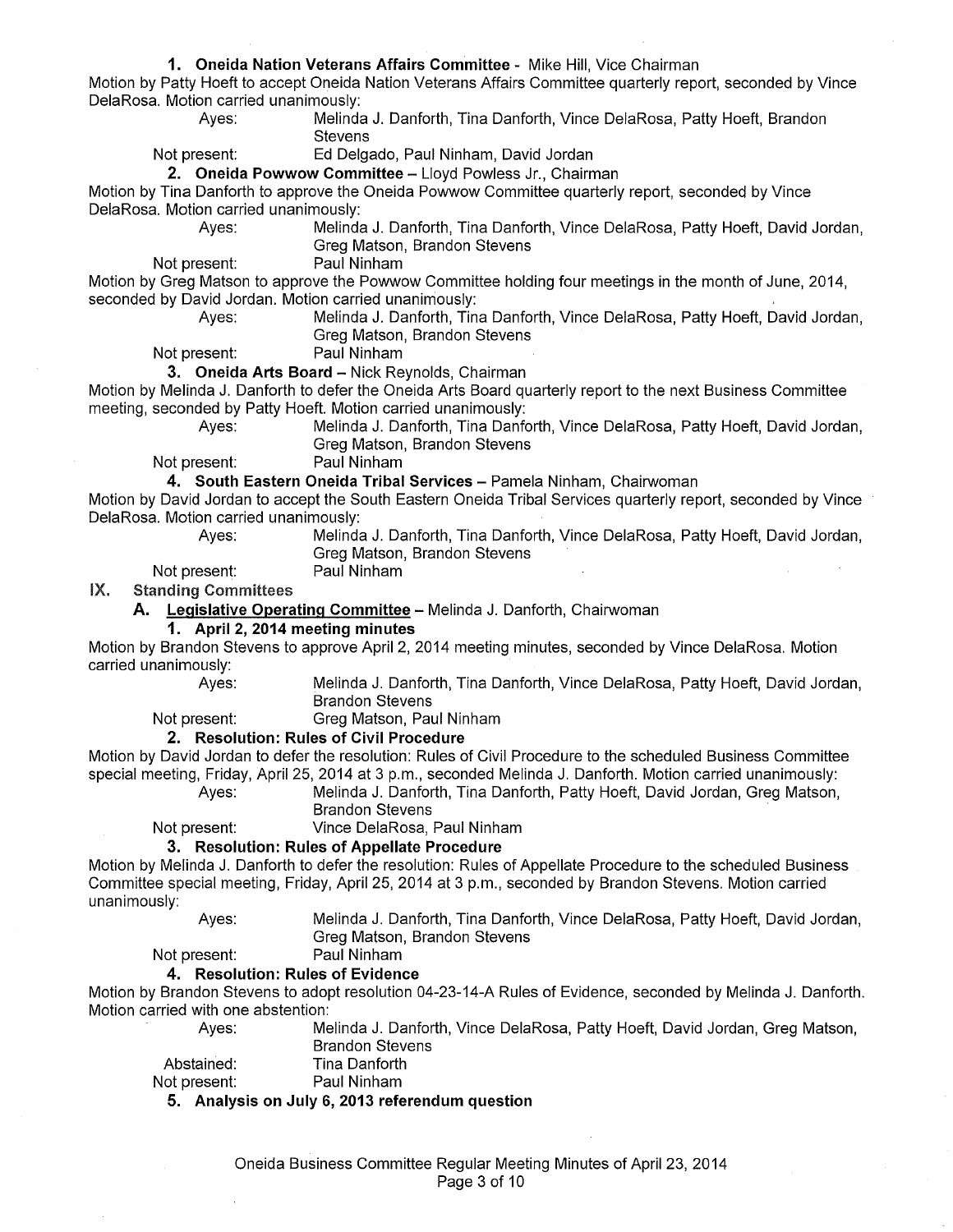Motion by Melinda J. Danforth to accept the Legislative Operating Committee's analysis on the July 6, 2013 referendum question, seconded David Jordan. Motion carried with one abstention:

> Ayes: Melinda J. Danforth, Vince DelaRosa, Patty Hoeft, David Jordan, Greg Matson, Brandon Stevens

| Abstained:  |  |
|-------------|--|
|             |  |
| ot procont: |  |

**Tina Danforth** Not present: Paul Ninham

**B. Finance Committee-** Treasurer Tina Danforth, Chairwoman

#### **1. April 21, 2014 meeting minutes**

Motion by David Jordan to approve April 21, 2014 meeting minutes, seconded by Tina Danforth. Motion carried with two abstentions:

> Ayes: Tina Danforth, Vince DelaRosa, Patty Hoeft, David Jordan, Brandon Stevens Abstained: Melinda J. Danforth, Greg Matson

Not present: Paul Ninham

#### **C. Community Development Planning Committee-** Vince DelaRosa, Chairman

# **1. March 6, 2014 meeting minutes**

Motion by Patty Hoeft to approve March 6, 2014 meeting minutes, seconded by Vince DelaRosa. Motion carried unanimously:

Ayes: Melinda J. Danforth, Tina Danforth, Vince DelaRosa, Patty Hoeft, David Jordan, Greg Matson, Brandon Stevens

Not present: Paul Ninham

#### **2. 2014 Comprehensive Plan update**

Motion by David Jordan to approve the 2014 Comprehensive Plan update and forward to the annual General Tribal Council meeting, seconded by Greg Matson. Motion carried unanimously:

Ayes: Melinda J. Danforth, Tina Danforth, Patty Hoeft, David Jordan, Greg Matson Not present: Vince DelaRosa, Paul Ninham, Brandon Stevens

#### **D. Quality of Life-** Paul Ninham, Chairman

# **1. March 13,2014 meeting minutes**

Motion by David Jordan to approve March 13, 2014 meeting minutes, seconded by Patty Hoeft. Motion carried unanimously:

Ayes: Melinda J. Danforth, Tina Danforth, Patty Hoeft, David Jordan, Greg Matson Not present: Vince DelaRosa, Paul Ninham, Brandon Stevens

### **2.** April 10, 2013 meeting minutes

Motion by David Jordan to approve April 10, 2013 meeting minutes, seconded by Patty Hoeft. Motion carried unanimously:

Ayes: Not present:

Melinda J. Danforth, Tina Danforth, Patty Hoeft, David Jordan, Greg Matson Vince DelaRosa, Paul Ninham, Brandon Stevens

#### $X_{\cdot}$ General Tribal Council

 $XL$ Unfinished Business

#### **1. Conduct elder holiday party in May to coincide with elder recognition month**  Sponsor: Ed Delgado

**Excerpt from April 9, 2014:** Motion by Melinda J. Danforth to defer to the next Business Committee ask the Chairman to bring back a detailed budget and specifics regarding the elders recognition celebration, seconded by Paul Ninham. Motion carried with two abstentions.

Motion by Tina Danforth to approve a procedural exception approving the elder holiday party event and that the allocation of the Business Committee special project funds of up to \$10,000 be approved for use, seconded by Vince DelaRosa. Motion carried with three opposed:

| Ayes: | Melinda J. Danforth, Tina Danforth, Vince DelaRosa, David Jordan |  |  |
|-------|------------------------------------------------------------------|--|--|

| Opposed: |  |  | Patty Hoeft, Greg Matson, Brandon Stevens |
|----------|--|--|-------------------------------------------|
|----------|--|--|-------------------------------------------|

Not present: Paul Ninham

Motion by Tina Danforth to direct that this project go to a special committee made up of by a minimum of three offices of the Business Committee, seconded by Vince DelaRosa. Motion failed with five opposed:

Ayes: Vince DelaRosa

| Opposed:     | Melinda J. Danforth, David Jordan, Patty Hoeft, Greg Matson |  |
|--------------|-------------------------------------------------------------|--|
| Not present: | Tina Danforth, Paul Ninham                                  |  |

#### XII. **New Business/Requests**

**1. Approve amendments to Minors Trust Agreement** 

Sponsor: Melinda J. Danforth/Susan White, Trust Director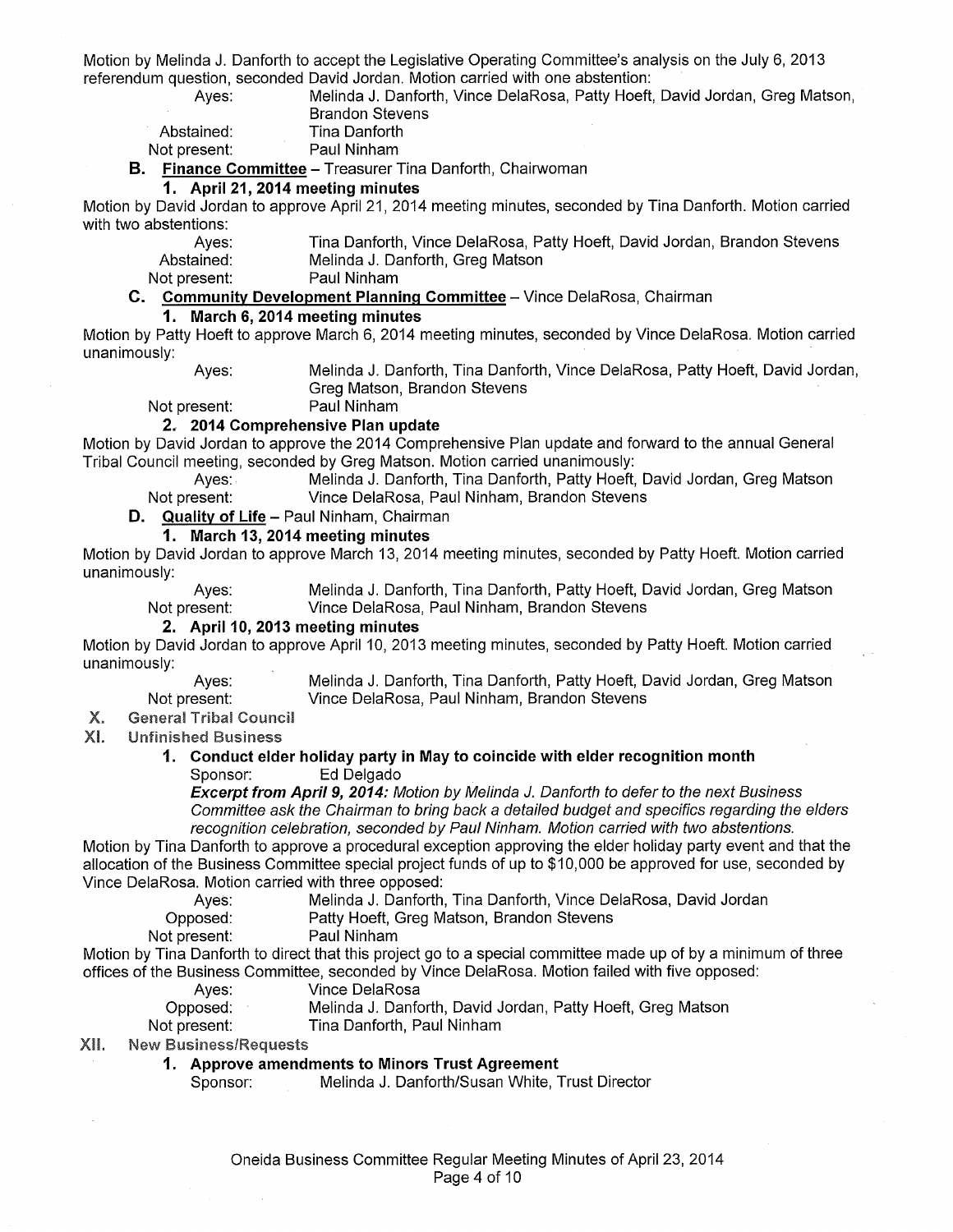Motion by David Jordan to approve amendments to Minor Trust Agreement, seconded by Brandon Stevens. Motion carried unanimously:

Ayes: Melinda J. Danforth, Tina Danforth, Vince DelaRosa, Patty Hoeft, David Jordan, Greg Matson, Brandon Stevens

# Not present: Paul Ninham **2. Approve limited waiver of sovereign immunity for State of Energy Office grant contract**

Sponsor: Pat Pelky/Michael Troge

Motion by Greg Matson to approve the limited waiver of sovereign immunity for State of Energy Office grant contract, seconded by Vince DelaRosa. Motion carried with two abstentions

Ayes: Tina Danforth, Vince DelaRosa, Patty Hoeft, Greg Matson, Brandon Stevens Abstained: Melinda J. Danforth, David Jordan

Not present: Paul Ninham

**3. Oneida Land Commission recommendations for New York property** 

Sponsor: Pat Pelky/Diane Wilson, Property Manager of Division of Land Management Motion by David Jordan to approve the Oneida Land Commission recommendation to follow the current course of action and allow Land Management staff to lease to Oneida tribal members our New York residences for short term periods (not to exceed 1 year agreements), in conformance with Oneida of New York and other appropriate local laws, seconded by Brandon Stevens. Motion carried unanimously:

Ayes: Melinda J. Danforth, Tina Danforth, Vince DelaRosa, Patty Hoeft, David Jordan, Greg Matson, Brandon Stevens

Not present: Paul Ninham

**4. FY2014 Employment, Compensation & Benefits-** Geraldine Danforth, HR Area Manager

**a. Comprehensive Health Division: Approve posting and filling for 20 hours/week Registered Nurse** 

Motion by Patty Hoeft to delete approve posting and filling for 20 hours/week Registered Nurse from the agenda, seconded by David Jordan. Motion carried unanimously:

- 
- Ayes: Melinda J. Danforth, Tina Danforth, Vince DelaRosa, Patty Hoeft, David Jordan, Greg Matson, Brandon Stevens

Not present: Paul Ninham

#### **b. Gaming-Table Games: Approve maintaining minimum staffing levels for Pit Manager position**

Motion by David Jordan to approve maintaining minimum staffing levels for Pit Manager position, seconded by Brandon Stevens. Motion carried unanimously:

Ayes: Melinda J. Danforth, Tina Danforth, Vince DelaRosa, Patty Hoeft, David Jordan, Greg Matson, Brandon Stevens

Not present: Paul Ninham

**c. Gaming-Table Games: Approve maintaining staffing levels for Floor Person position** 

Motion by Greg Matson to approve maintaining staffing levels for Floor Person position, seconded by Melinda J. Danforth. Motion carried unanimously:

Ayes: Melinda J. Danforth, Tina Danforth, Vince DelaRosa, Patty Hoeft, David Jordan, Greg Matson, Brandon Stevens

Not present: Paul Ninham

**d. Gaming Commission: Approve posting and filling for Assistant Surveillance Director**  Motion by Greg Matson to approve posting and filling for Assistant Surveillance Director, seconded by David Jordan. Motion carried unanimously:

Ayes: Melinda J. Danforth, Tina Danforth, Vince DelaRosa, Patty Hoeft, David Jordan, Greg Matson, Brandon Stevens

Not present: Paul Ninham

### **e. Gaming Commission: Approve posting and filling for 2 Surveillance Officers**

Motion by Melinda J. Danforth to approve posting and filling for 2 Surveillance Officers, seconded by David Jordan. Motion carried unanimously:

Ayes: Melinda J. Danforth, Tina Danforth, Vince DelaRosa, Patty Hoeft, David Jordan, Greg Matson, Brandon Stevens

Not present: Paul Ninham

# **f. · Gaming Commission: Approve posting and filling for Surveillance Technician**

Motion by Melinda J. Danforth to approve posting and filling for Surveillance Technician, seconded by Greg Matson. Motion carried unanimously: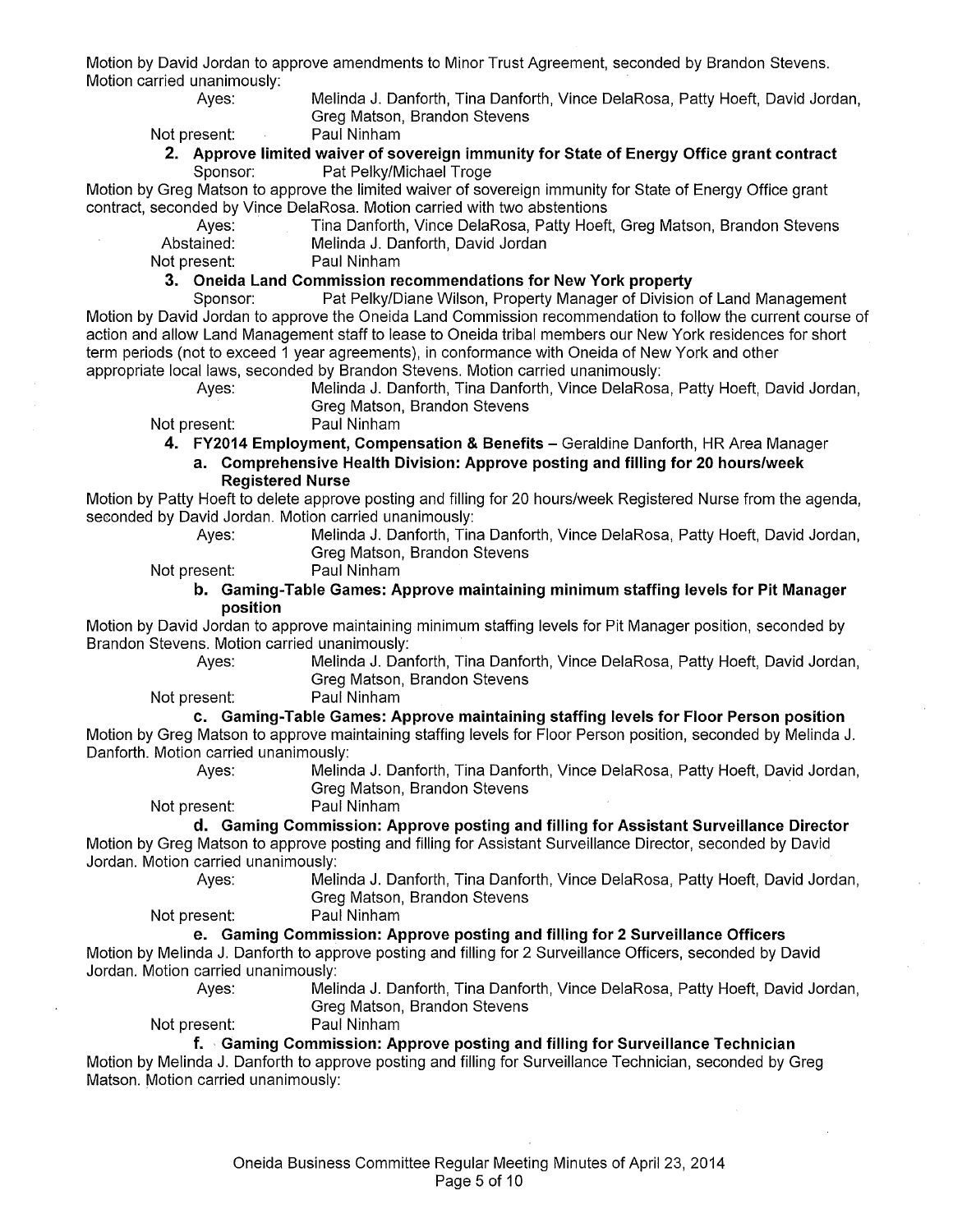Ayes: Melinda J. Danforth, Tina Danforth, Vince DelaRosa, Patty Hoeft, David Jordan, Greg Matson, Brandon Stevens

Not present: Paul Ninham

**g. Oneida Nation Schools: Approve posting and filling for Learning Disabilities Teacher**  Motion by Melinda J. Danforth to approve posting and filling for Learning Disabilities Teacher, seconded by Greg Matson. Motion carried unanimously:<br>Ayes: Melii

Melinda J. Danforth, Tina Danforth, Vince DelaRosa, Patty Hoeft, David Jordan, Greg Matson, Brandon Stevens<br>Paul Ninham

Not present:

**h. Oneida Nation Schools: Approve posting and filling for Mathematics Teacher** 

Motion by David Jordan to approve posting and filling for Mathematics Teacher, seconded by Greg Matson. Motion carried unanimously:

Ayes: Melinda J. Danforth, Tina Danforth, Vince DelaRosa, Patty Hoeft, David Jordan, Greg Matson, Brandon Stevens

Not present: Paul Ninham

Motion by Tina Danforth to recess until 2 p.m., seconded by David Jordan. Motion carried unanimously:

Melinda J. Danforth, Tina Danforth, Vince DelaRosa, Patty Hoeft, David Jordan, Greg Matson, Brandon Stevens

Not present: Paul Ninham

Motion by David Jordan to come out of recess at 2:04 p.m. seconded by Vince DelaRosa. Motion carried unanimously:

| Ayes:        | Melinda J. Danforth, Vince DelaRosa, Patty Hoeft, David Jordan |
|--------------|----------------------------------------------------------------|
| Not present: | Tina Danforth, Greg Matson, Paul Ninham, Brandon Stevens       |

XIII. **Travel** 

# **A. Travel Reports**

**1. MAST Impact Week, March 24-26, 2014, Washington, DC** 

Sponsor: Melinda J. Danforth/Greg Matson/Paul Ninham

Motion by Patty Hoeft to accept the MAST Impact Week, March 24-26, 2014, Washington, DC Travel Report, seconded by Vince DelaRosa. Motion carried unanimously:

Ayes: Melinda J. Danforth, Tina Danforth, Vince DelaRosa, Patty Hoeft, David Jordan<br>Not present: Greg Matson, Paul Ninham, Brandon Stevens Greg Matson, Paul Ninham, Brandon Stevens

\*Tina Danforth arrived at 2:07 p.m.

**2. Gerald Ignace** gth **Annual Red Shawl Gala, April12, 2014, Milwaukee, WI** 

Sponsor: Ed Delgado

Motion by David Jordan to accept the Gerald Ignace 9<sup>th</sup> Annual Red Shawl Gala, April 12, 2014, Milwaukee, WI travel report, seconded by Vince DelaRosa. Motion carried unanimously:

Ayes: Melinda J. Danforth, Tina Danforth, Vince DelaRosa, Patty Hoeft, David Jordan, Not present: Greq Matson, Paul Ninham, Brandon Stevens Greg Matson, Paul Ninham, Brandon Stevens

# **3. National Indian Gaming Association (NIGA) Executive Committee meeting, April1, 2014, Prior Lake, MN**

Sponsor: Ed Delagdo

Motion by Patty Hoeft to accept the National Indian Gaming Association (NIGA) Executive Committee meeting, April 1, 2014, Prior Lake, MN travel report, seconded by Vince DelaRosa. Motion carried unanimously:

Ayes: Melinda J. Danforth, Tina Danforth, Vince DelaRosa, Patty Hoeft, David Jordan, Not present: Greg Matson, Paul Ninham, Brandon Stevens

**B. Travel Requests** 

- **1. Oneida Nation Veterans Affairs Committee (ONVAC): Procedural exception for 9 ONVAC members to Indian Summer Festival, Sept. 5-7, 2014, Milwaukee, WI** 
	- Sponsor: Ed Delgado/Mike Hill, ONVAC Vice Chairman

Motion by Patty Hoeft to approve the procedural exception for 9 ONVAC members to Indian Summer Festival in Milwaukee, WI, Sept. 5-7, 2014, seconded by Vince DelaRosa. Motion carried unanimously:

Ayes: Melinda J. Danforth, Tina Danforth, Vince DelaRosa, Patty Hoeft, David Jordan, Not present: Greg Matson, Paul Ninham, Brandon Stevens

**2. Human Resources Department: 2 employees to Society for Human Resource Management (SHRM) Annual Conference, June 22-25, 2014, Orlando, FL** 

Sponsor: Geraldine Danforth/Victrietta Hensley

Motion by Patty Hoeft to approve 2 employees to travel to Society for Human Resource Management (SHRM) Annual Conference, June 22-25, 2014, seconded by Vince DelaRosa. Motion carried with one abstention: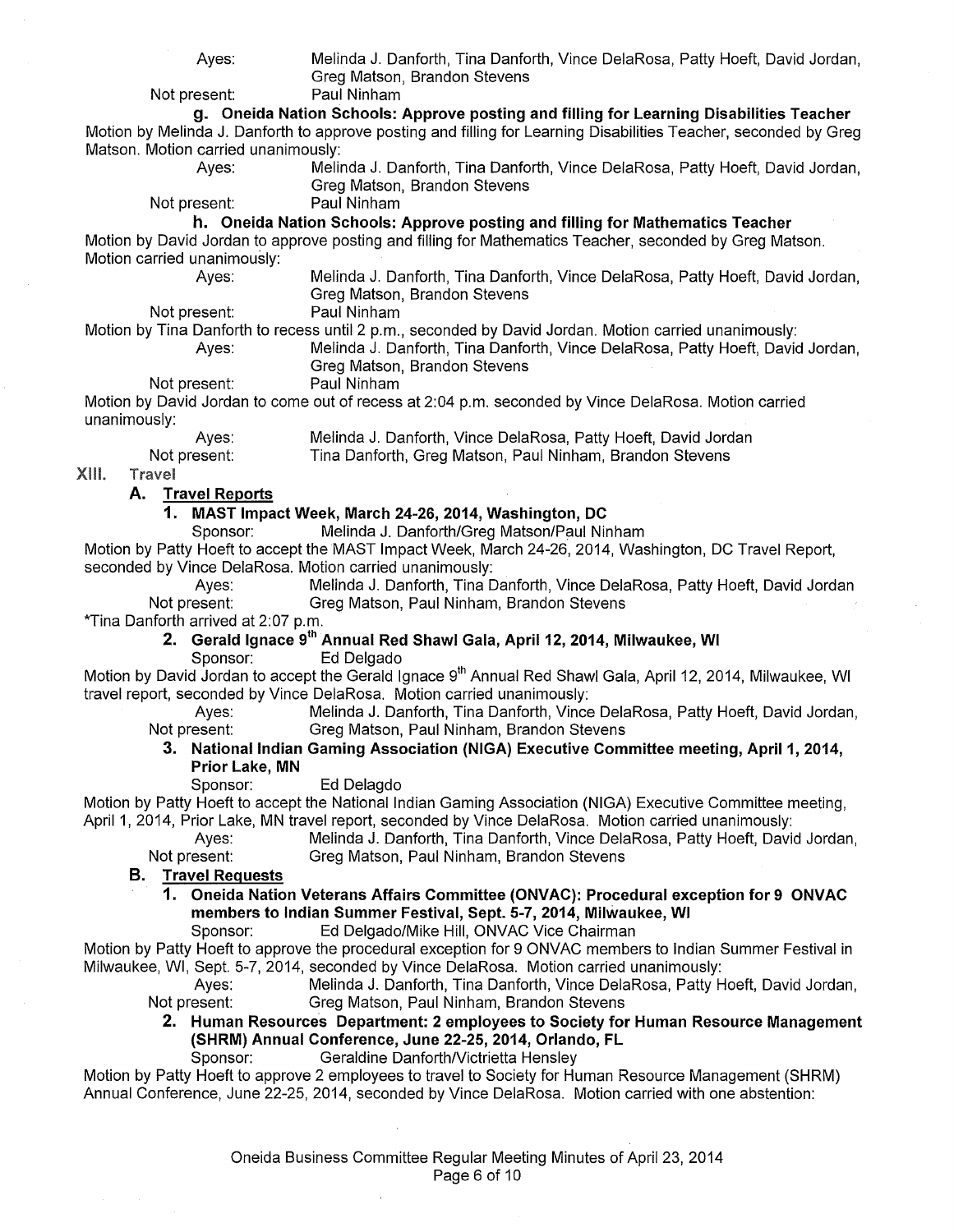Ayes: Melinda J. Danforth, Tina Danforth, Vince DelaRosa, Patty Hoeft<br>Abstentions: David Jordan Abstentions: David Jordan<br>Not Present: Grea Matson Not Present: Greg Matson, Paul Ninham, Brandon Stevens<br>Melinda J. Danforth stated this is grant funded Melinda J. Danforth stated this is grant funded.

#### **3. Human Resources Department: 2 employees to 2014 National Association of Workforce Development Professionals' (NAWDP) Annual Conference, May 4-6, 2014, Denver, CO**  Geraldine Danforth/Victrietta Hensley

Motion by Patty Hoeft to approve 2 employees to travel to 2014 National Association of Workforce Development Professionals Annual Conference, May 4-6, 2014 in Denver, CO, noting travel is 100% grant funded, seconded by David Jordan. Motion carried unanimously:

Ayes: Melinda J. Danforth, Tina Danforth, Vince DelaRosa, Patty Hoeft, David Jordan, Not Present: Greq Matson, Paul Ninham, Brandon Stevens Greg Matson, Paul Ninham, Brandon Stevens

**4. E-poll: National Indian Gaming Association (NIGA) tradeshow and conference, May 11-14, 2014, San Diego, CA** 

Sponsor: Ed Delgado

Motion by Tina Danforth to approve the e-poll for travel to attend NIGA tradeshow and conference, May 11-14, 2014, San Diego, CA, seconded by Vince DelaRosa. Motion carried with one opposed:

|                   | $2000$ and $2000$ and $2000$ and $2000$ and $2000$ and $2000$ and $2000$ and $2000$ and $2000$ |
|-------------------|------------------------------------------------------------------------------------------------|
| Aves:             | Melinda J. Danforth, Tina Danforth, Vince DelaRosa, Patty Hoeft                                |
| Opposed:          | David Jordan                                                                                   |
| Not Present:      | Greg Matson, Paul Ninham, Brandon Stevens                                                      |
| For the record: . | David Jordan stated I am opposing because we voted on this already and I                       |
|                   | suggested at that time only one person go.                                                     |

- **5. Governmental Services Division: Procedural exception for 7 employees to National Tribal Child Support Enforcement Conference, June 8-12, 2014, Phoenix, AZ** 
	- Sponsor: Don White/Lisa M. Schwartz, CSE Director

Motion by Melinda Danforth to approve the procedural exception for 7 employees to attend National Tribal Child Support Enforcement Conference, June 8-12, 2014, Phoenix, AZ, noting travel is 100% grant funded, seconded by Vince DelaRosa. Motion carried with three abstentions:

Ayes: Melinda J. Danforth, Vince DelaRosa<br>Abstentions: Tina Danforth, Patty Hoeft, David Jore

Tina Danforth, Patty Hoeft, David Jordan

Not Present: Greg Matson, Paul Ninham, Brandon Stevens

\*Note the next National Tribal Child Support Enforcement Conference will be held in Oneida, June 7-11, 2015 at the Radisson.

# **6. Comprehensive Health Division: Procedural exception for 7 employees to 2014 Share the Care Cancer Conference, May 7-9,2014, Lac du Flambeau, WI**

Sponsor: Debra Danforth/Or. Vir

Motion by David Jordan to approve the procedural exception for 7 employees to travel to Lac du Flambeau, WI on May 7-9, 2014 to attend the Share the Care Conference, seconded by Vince DelaRosa. Motion carried unanimously:

Ayes: Melinda J. Danforth, Tina Danforth, Vince DelaRosa, Patty Hoeft, David Jordan, Greg Matson

Not present: Paul Ninham, Brandon Stevens

\*Greg Matson arrived at 2:25 p.m.

# **7. Native Nations Institute International Advisory Board meeting, May 1-4, 2014, Polsum, MT**  Sponsor: Patty Hoeft

Motion by Vince DelaRosa to approve the travel request to Native Nations Institute International Advisory Board meeting, May 1-4, 2014 Polsum, MT, seconded by David Jordan, Motion carried unanimously:

Ayes: Melinda J. Danforth, Tina Danforth, Vince DelaRosa, Patty Hoeft, David Jordan, Greg Matson

Not present: Paul Ninham, Brandon Stevens

\*Note that NNI pays for travel expenses

- XIV. Additions
- XV. Action in open session on items from Executive Session Discussion meeting of April, 22, 2014 **A. Reports** 
	- 1. Chief Counsel report Jo Anne House

Motion by Melinda Danforth to accept the Chief Counsel report, seconded by David Jordan. Motion carried unanimously: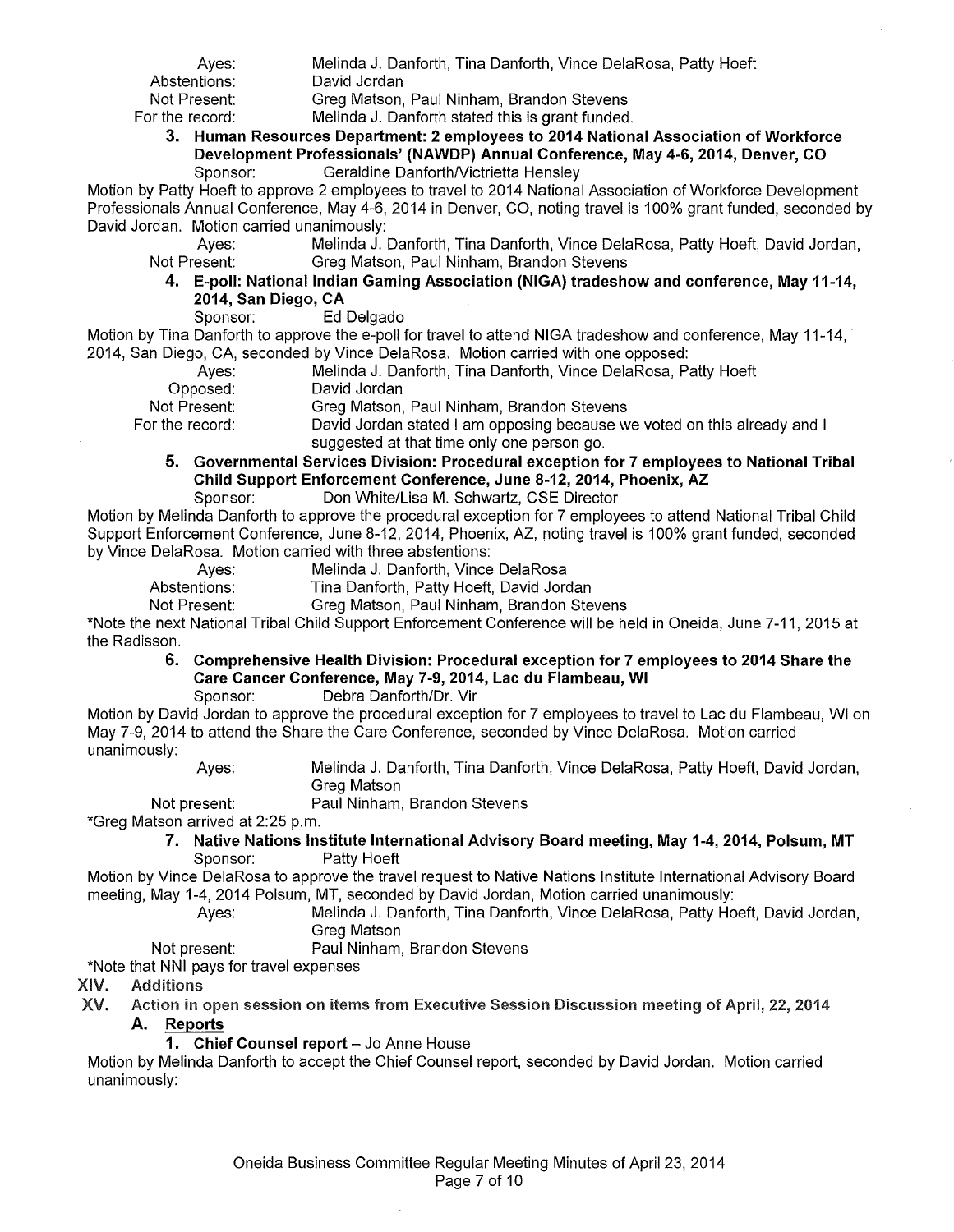Ayes: Melinda J. Danforth, Tina Danforth, Vince DelaRosa, Patty Hoeft, David Jordan, Greg Matson

Not present: Paul Ninham, Brandon Stevens

Motion by Greg Matson to approve the recommendations set forth in the April21, 2014 Chief Counsel report regarding ACF litigation and the recommendations in the April 22, 2014 Chief Counsel report memo, seconded by Vince DelaRosa. Motion carried unanimously:

Ayes: Melinda J. Danforth, Tina Danforth, Vince DelaRosa, Patty Hoeft, David Jordan, Greg Matson

Not present: Paul Ninham, Brandon Stevens

**2. Legislative Affairs/Communications monthly report** – Nathan King

Motion by Patty Hoeft to accept the Legislative Affairs/Communications monthly report, the branding report and direct Legislative Affairs to bring back a plan that outlines the next steps, associated costs and schedule, second by Greg Matson. Motion carried unanimously:

Ayes: Melinda J. Danforth, Tina Danforth, Vince DelaRosa, Patty Hoeft, David Jordan, Greg Matson

Not present: Paul Ninham, Brandon Stevens

### **3. Chief Financial Officer bi-monthly report** - Larry Barton

Motion by David Jordan to approve Chief Financial Officer bi-monthly report, seconded by Vince DelaRosa. Motion carried unanimously:

Ayes: Melinda J. Danforth, Tina Danforth, Vince DelaRosa, Patty Hoeft, David Jordan,

Greg Matson Not present: Paul Ninham, Brandon Stevens

Motion by Tina Danforth for the Business Committee to have a work meeting on adjustments to compensation for the self-funded health insurance premiums forecast to be included in the 2015 budget, that the third party evaluation of the resource allocation of the Oneida Health Center to be conducted by the Chief Financial Officer's office and for a work meeting of the Business Committee with the relevant parties regarding the 54 One Stop amenities, seconded by Vince DelaRosa. Motion carried unanimously:

Ayes: Melinda J. Danforth, Tina Danforth, Vince DelaRosa, Patty Hoeft, David Jordan, Greg Matson

Not present: Paul Ninham, Brandon Stevens

**B. Audit Committee-** Councilman Brandon Stevens, Chairman

# **1. Internal Audit report February w/ attachment A**

Motion by Patty Hoeft to accept Internal Audit report February w/ attachment A, seconded by David Jordan. Motion carried unanimously:

Ayes: Melinda J. Danforth, Tina Danforth, Vince DelaRosa, Patty Hoeft, David Jordan, Greg Matson

Not present: Paul Ninham, Brandon Stevens

# **2. Audit Department staffing model**

Motion by David Jordan to defer the Audit Department staffing model to next Business Committee meeting, seconded by Vince DelaRosa. Motion carried unanimously:

Ayes: Melinda J. Danforth, Tina Danforth, Vince DelaRosa, Patty Hoeft, David Jordan, Greg Matson

Not present: Paul Ninham, Brandon Stevens

# **C. Unfinished Business/BC directives**

# **1. Extend Internal Division Director additional duties assignment as Interim Enterprise Division Director**

Sponsor: Ed Delgado

**Excerpt from Apri/9, 2014:** Motion by Vince DelaRosa to extend Internal Division Director additional duties assignment as Interim Enterprise Division Director for an additional two weeks, seconded by Patty Hoeft. Motion carried with two abstentions and two opposed.

**Excerpt from March 12, 2014:** Motion by Patty Hoeft to extend the Internal Division Director additional duties assignment as Interim Enterprise Division Director for another 30 days, seconded by Brandon Stevens. Motion carried with two abstentions and two opposed.

**Excerpt from Feb. 12, 2014:** Motion by David Jordan to extend Internal Division Director additional duties assignment as Interim Enterprise Division Director for 30 days, seconded by Paul Ninham. Motion carried with two opposed.

Motion by David Jordan that a plan has to be set within the 30 day period, to come up with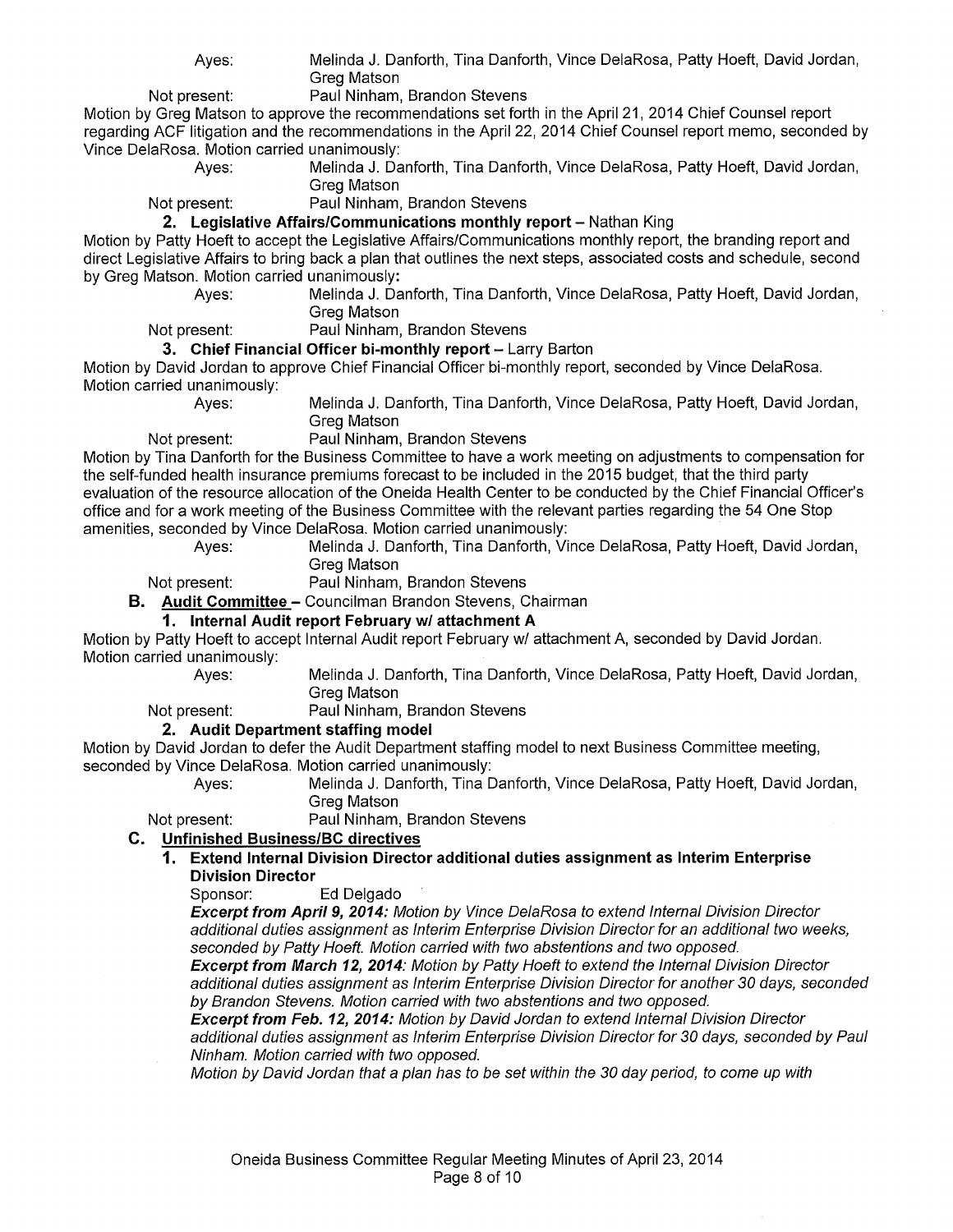recommendations from the Business Committee on where we are going to go, seconded by Melinda J. Danforth. Motion carried with one opposed.

Motion by David Jordan to transfer the Oneida Farm to report to Finance and to direct the Finance Department to present a plan that would recommend an appropriate structure for the Oneida Farm which also identifies the value of the equipmenVIand leases that will be transferred to the Farm, a draft projected profiVIoss statement, actions needed regarding existing tribal employees, management of the farm, necessary capitalization needs, and other information needed for the Oneida Business Committee to make a final determination regarding creating an appropriate farm entity, with implementation to occur within 120 days of presentation of the plan to the Oneida Business Committee, seconded by Melinda J. Danforth. Motion carried with one abstention:

| Aves:           | Melinda J. Danforth, Tina Danforth, Vince DelaRosa, Patty Hoeft, David Jordan       |
|-----------------|-------------------------------------------------------------------------------------|
| Abstained:      | Greg Matson                                                                         |
| Not present:    | Paul Ninham, Brandon Stevens                                                        |
| For the record: | Greg Matson stated the only reason I abstained, we talked about this yesterday. I   |
|                 | think it has a great value, but I think we continue to have meetings without having |
|                 | everyone needed in the room. We had executive meeting yesterday and the             |
|                 | intent of executive is to meet and vet out the issues, come to a decision and       |
|                 | bring that decision forward to open session with a unified motion. Apparently       |

there have been meetings since then and this motion is the result.

Motion by Tina Danforth that no physical movement of any employees be provided and that the Director bring back a purpose statement, a cost analysis and an impact analysis of her request to make the changes on the multi-media center and to bring that back in 30 days, seconded by Vince DelaRosa. Motion carried with one abstention, one opposed.

| Aves:        | Tina Danforth, Vince DelaRosa, Patty Hoeft, David Jordan |
|--------------|----------------------------------------------------------|
| Abstained:   | Melinda J. Danforth                                      |
| Opposed:     | Greg Matson                                              |
| Not present: | Paul Ninham, Brandon Stevens                             |

**D. New Business/Requests** 

#### **1. Procedural exception for land acquisition**

Sponsor: Pat Pelky

Motion by Tina Danforth to have Land Management to provide an appraisal based on a procedural exception for land consideration for Holy Apostles, for the nine acres proposed in executive session, seconded by Vince DelaRosa. Motion carried with one opposed:

Ayes: Melinda J. Danforth, Tina Danforth, Vince DelaRosa, Patty Hoeft, David Jordan

Opposed: Greg Matson<br>Not present: Paul Ninham, Paul Ninham, Brandon Stevens

Motion by Greg Matson to allow Division of Land Management Office to seek out other properties that may be part of discussion with Holy Apostles, seconded by Melinda J. Danforth. Motion carried with one abstention:

Melinda J. Danforth, Vince DelaRosa, Patty Hoeft, David Jordan, Greg Matson Abstained: Tina Danforth

Not present: Paul Ninham, Brandon Stevens

Motion by Patty Hoeft to go into executive session at 2:43 p.m., seconded by David Jordan. Motion carried unanimously:

Ayes: Melinda J. Danforth, Tina Danforth, Vince DelaRosa, Patty Hoeft, David Jordan, Greg Matson

Not present: Paul Ninham, Brandon Stevens

Motion by David Jordan to come out of executive session at 3 p.m., seconded by Vince DelaRosa. Motion carried unanimously:

Melinda J. Danforth, Tina Danforth, Vince DelaRosa, Patty Hoeft, David Jordan, Greg Matson

Not present:

Ayes:

Paul Ninham, Brandon Stevens

#### **E. Additions**

**1. FY2014 Employment, Compensation & Benefits-** Geraldine Danforth, HR Area Manager

**a. Governmental Services: Approve Limited Term Employee Marketing Coordinator to fulltime** 

Motion by Vince DelaRosa to approve the LTE Marketing Coordinator going from half-time to full-time, noting that it is tied to the AmeriCorps grant dollars, seconded by Greg Matson. Motion carried unanimously.

Ayes: Melinda J. Danforth, Tina Danforth, Vince DelaRosa, Patty Hoeft, David Jordan, Greg Matson